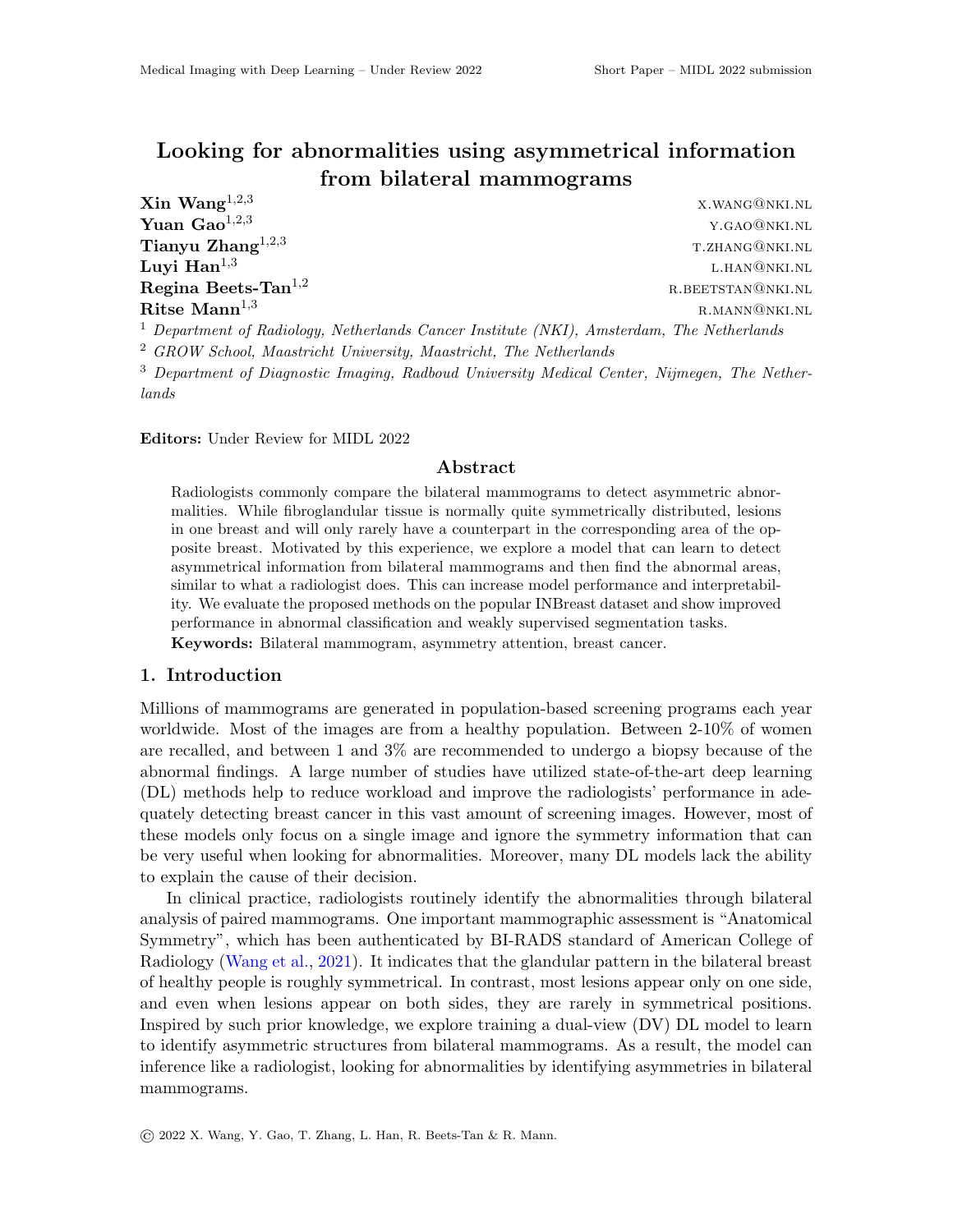## 2. Materials and Method

In this work, we propose a DL based model with asymmetry attention (ASY) and focus on identifying the healthy and abnormal population to reduce the workload for radiologists. Furthermore, instead of pre-processing paired bilateral images by registration, we used supervised contrastive (SupCon) loss [\(Khosla et al.,](#page-2-1) [2020\)](#page-2-1) to constrain the model to learn the corresponding area mapping from paired bilateral views in an end-to-end manner. To improve the explanation of the diagnosis by the model efficiently and localize the abnormalities, we also provide an online Class-activation map (CAM) [\(Ouyang et al.,](#page-2-2) [2020\)](#page-2-2) module to produce gradient-based attention for highlighting asymmetrical and abnormality areas.



<span id="page-1-0"></span>Figure 1: The schematic overview of the proposed method with a example of CAM results

We evaluate our model on the public INBreast dataset [\(Moreira et al.,](#page-2-3) [2012\)](#page-2-3) which has 115 cases and also provides BI-RADS labels and pixel-wised ground truth for both masses and calcifications. All paired bilateral images were selected, and were randomly divided into training set, validate set and test set with a ratio of  $6/2/2$ . To demonstrate the generalization ability of our proposed method, two settings were considered: only identify the mass abnormalities (BI-RADS > 1 with masses) and identify mixed abnormalities (also BI-RADS > 1, including masses and calcifications). Our framework is illustrated in Figure [1.](#page-1-0) First, we input paired bilateral images to two weights shared ResNet50 (without final pooling and linear) and link to an asymmetry attention (ASY) block which includes channel-wise and a position-wise attention. Then the attentioned bilateral features are constrained by SupCon loss. Specifically, we define a pair of images from the same normal person as the positive sample and other situations are negative samples. Finally, the features for each side and the residual features (which are obtained by computing the difference between features of each side) are fed into different classifiers that output predictions of symmetry/asymmetry, normal/abnormal and CAMs of these results.

#### 3. Results

The result for classification and segmentation tasks are reported in Table [1.](#page-2-4) We also report the results of the single view (SV) model. Then the results of the DV model and the DV